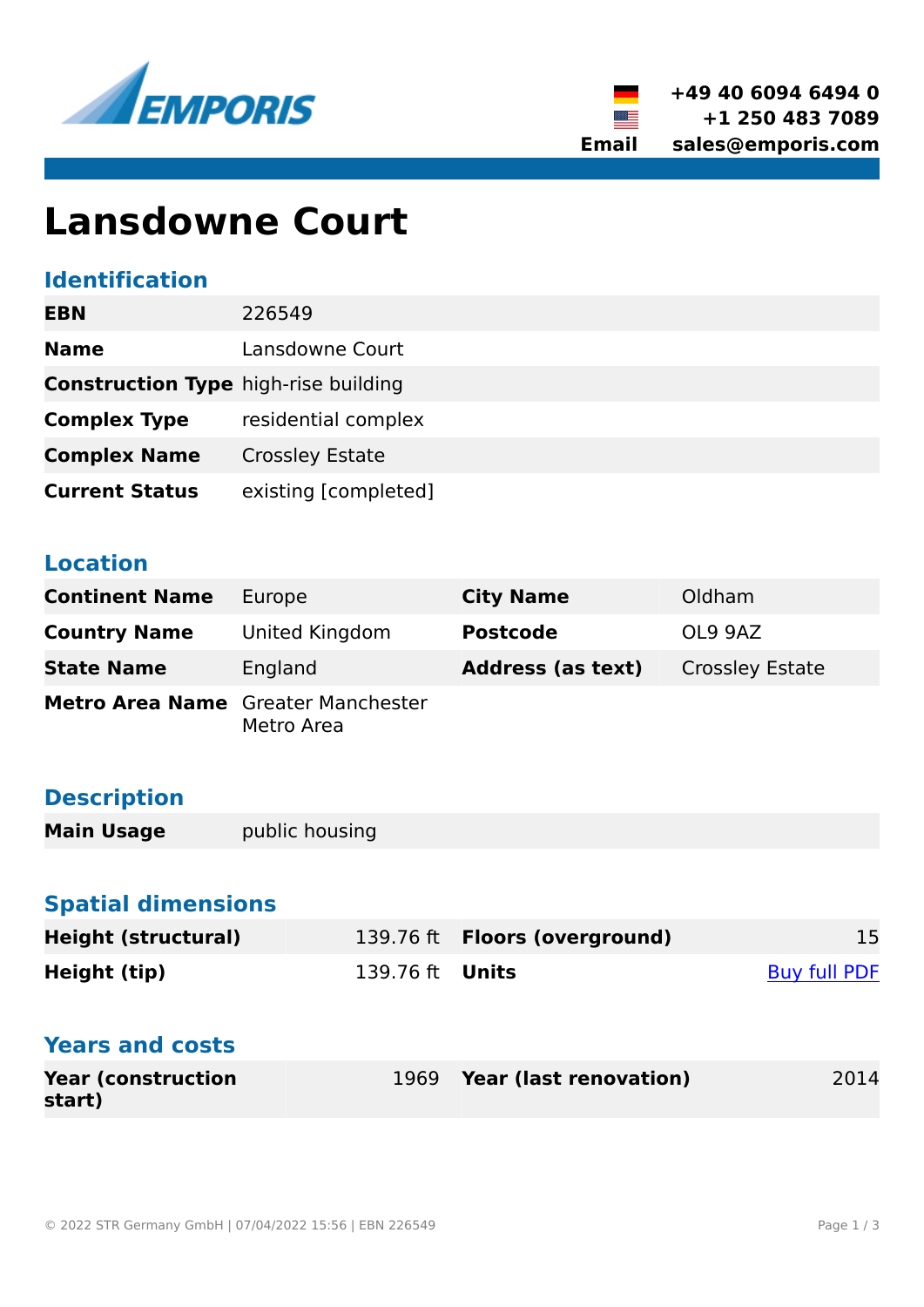

**Year (construction end)**

1970

## **Involved companies**

**Developer** [Buy full PDF](https://www.emporis.com/buildings/226549/lansdowne-court-oldham-united-kingdom?buypdf=)

#### **Need additional information? Contact us now!**

Phone **+49 40 6094 6494 0<br>
Phone <b>+1 250 483 7089** Phone **+1 250 483 7089** Email **<sales@emporis.com>**

Hamburg 09:00 am - 07:00 pm New York 03:00 am - 01:00 pm<br>Tokyo 04:00 pm - 02:00 am 04:00 pm - 02:00 am

© 2022 STR Germany GmbH | 07/04/2022 15:56 | EBN 226549 Page 2 / 3